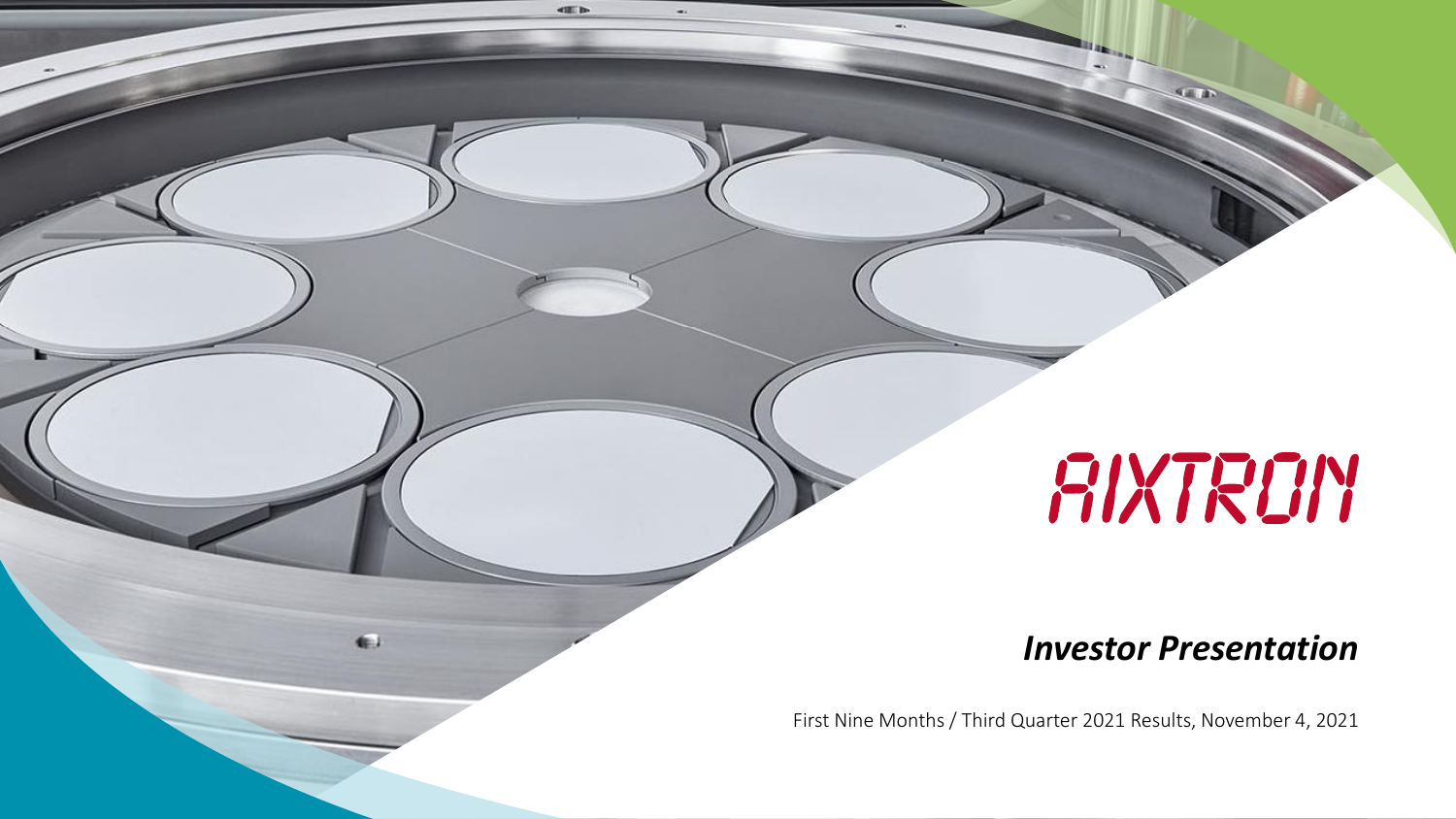*RIXTRAIN* 

This document may contain forward-looking statements regarding the business, results of operations, financial condition and earnings outlook of AIXTRON. These statements may be identified by words such as "may", "will", "expect", "anticipate", "contemplate", "intend", "plan", "believe", "continue" and "estimate" and variations of such words or similar expressions. These forward-looking statements are based on the current assessments, expectations and assumptions of the executive board of AIXTRON, of which many are beyond control of AIXTRON, based on information available at the date hereof and subject to risks and uncertainties. You should not place undue reliance on these forward-looking statements. Should these risks or uncertainties materialize or should underlying expectations not occur or assumptions prove incorrect, actual results, performance or achievements of AIXTRON may materially vary from those described explicitly or implicitly in the relevant forward-looking statement. This could result from a variety of factors, such as those discussed by AIXTRON in public reports and statements, including but not limited those reported in the chapter "Risk Report". AIXTRON undertakes no obligation to revise or update any forward-looking statements as a result of new information, future events or otherwise, unless expressly required to do so by law. This document is an English language translation of a document in German language. In case of discrepancies, the German language document shall prevail and shall be the valid version.

Due to rounding, numbers presented throughout this report may not add up precisely to the totals indicated and percentages may not precisely reflect the absolute figures for the same reason.

 $O$ ur registered trademarks: AIXACT®, AIXTRON®, APEVA®; Close Coupled Showerhead®, EXP®, EPISON®, Gas Foil Rotation®, Optacap™, OVPD® , Planetary Reactor® , PVPD® , STExS® , TriJet®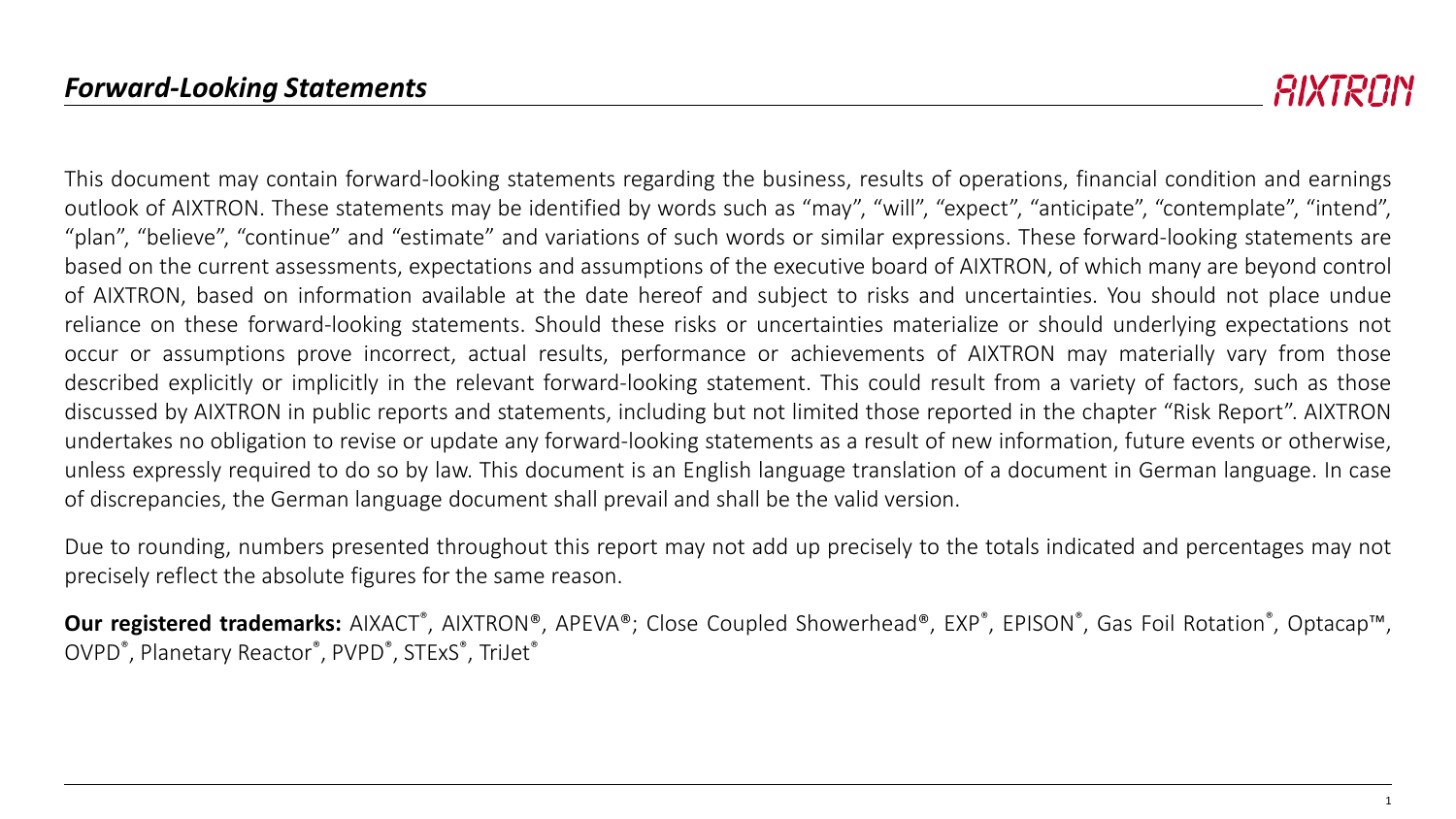#### *AIXTRON – Q3/2021 highlights*



#### High order momentum continues

- Q3-Order Intake of EUR 114 million continues to be on high level
- Q3-Orders largely driven by GaN Power, Optical and Wireless Datacom as well as LED

#### Q3-Revenues above Q2-levels – to accelerate further q-on-q in Q4/2021

- Q3/2021 Revenues of EUR 130.8 million above previous quarter as expected
- Q3-Revenues above Q2; Q4-Revenues will be above Q3

#### 2021 Guidance<sup>1</sup> confirmed

- Orders 2021: expected in a range of EUR 440 480 million
- Revenues 2021: expected in a range of EUR 400 440 million
- Gross Margin:  $\sim$  40% of Revenues; EBIT Margin: expected in a range of 20%  $\sim$  22% of Revenues

#### Corona situation well under control – employees return to office

- Back in office: 50% presence at headquarters
- **Supply chain and logistics tense but stable**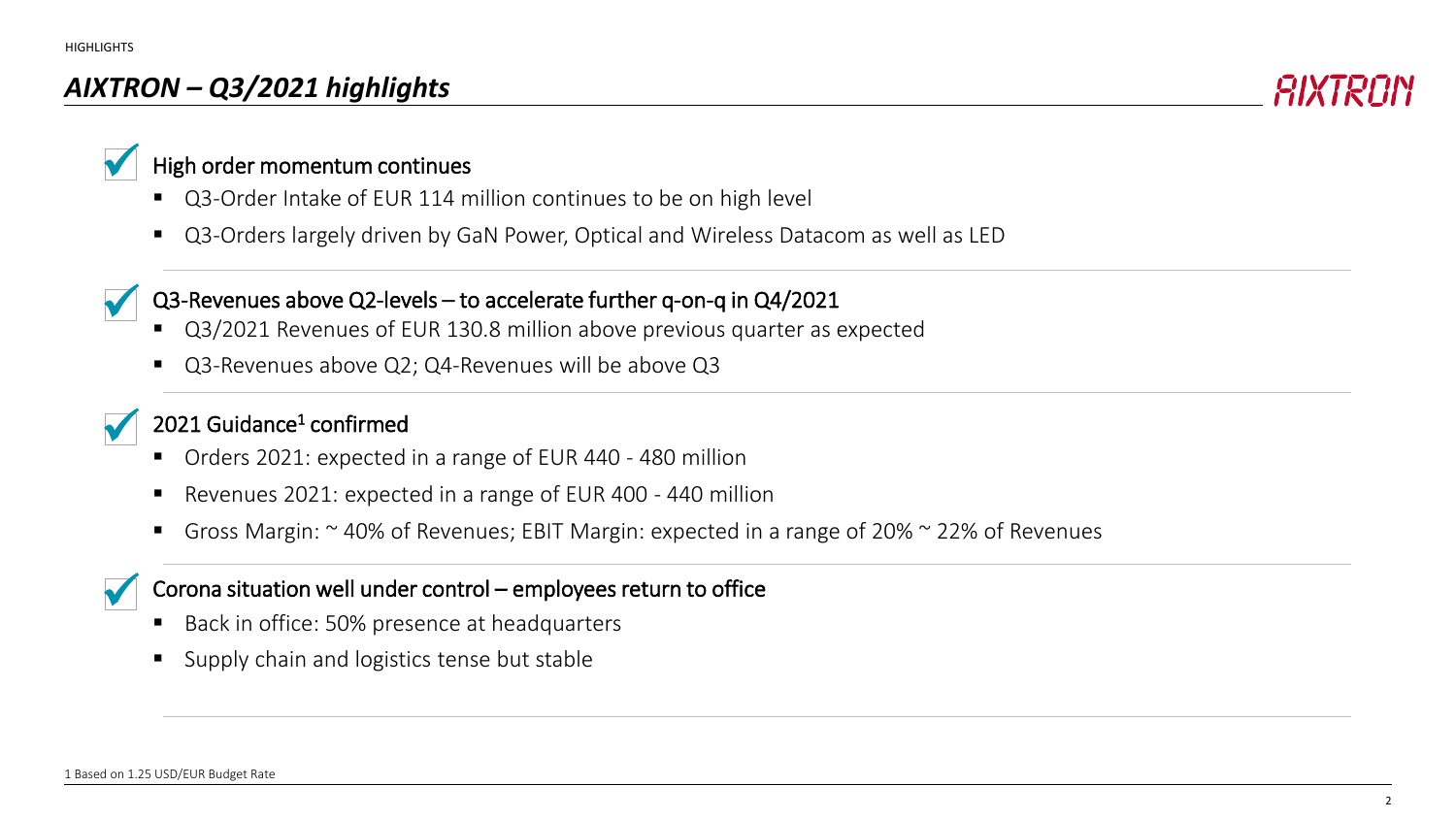#### *Consolidated Income Statement<sup>1</sup>*



| (EUR million)              | 9M/21 | 9M/20 | $+/- (%)$ | Q3/21 | Q2/21 | $+/- (%)$ |
|----------------------------|-------|-------|-----------|-------|-------|-----------|
| Revenues                   | 248.1 | 161.1 | 54        | 130.8 | 67.7  | 93        |
| Cost of sales              | 146.6 | 97.9  | 50        | 74.5  | 39.8  | 87        |
| <b>Gross profit</b>        | 101.4 | 63.3  | 60        | 56.3  | 27.9  | 102       |
| Gross margin               | 41%   | 39%   | $2$ pp    | 43%   | 41%   | $2$ pp    |
| Selling expenses           | 7.2   | 7.3   | $-2$      | 2.2   | 2.9   | $-24$     |
| General & admin expenses   | 18.2  | 13.7  | 33        | 5.9   | 6.7   | $-12$     |
| R&D                        | 40.5  | 41.2  | $-2$      | 13.7  | 14.9  | $-8$      |
| Net other operating income | (5.6) | (9.3) | $-40$     | (1.7) | (2.2) | $-23$     |
| <b>EBIT</b>                | 41.1  | 10.3  | 297       | 36.2  | 5.6   | 546       |
| EBIT margin                | 17%   | 6%    | $11$ pp   | 28%   | 8%    | $20$ pp   |
| Net result                 | 42.9  | 9.6   | 349       | 31.4  | 7.7   | 307       |
| Net margin                 | 17%   | 6%    | $11$ pp   | 24%   | 11%   | $13$ pp   |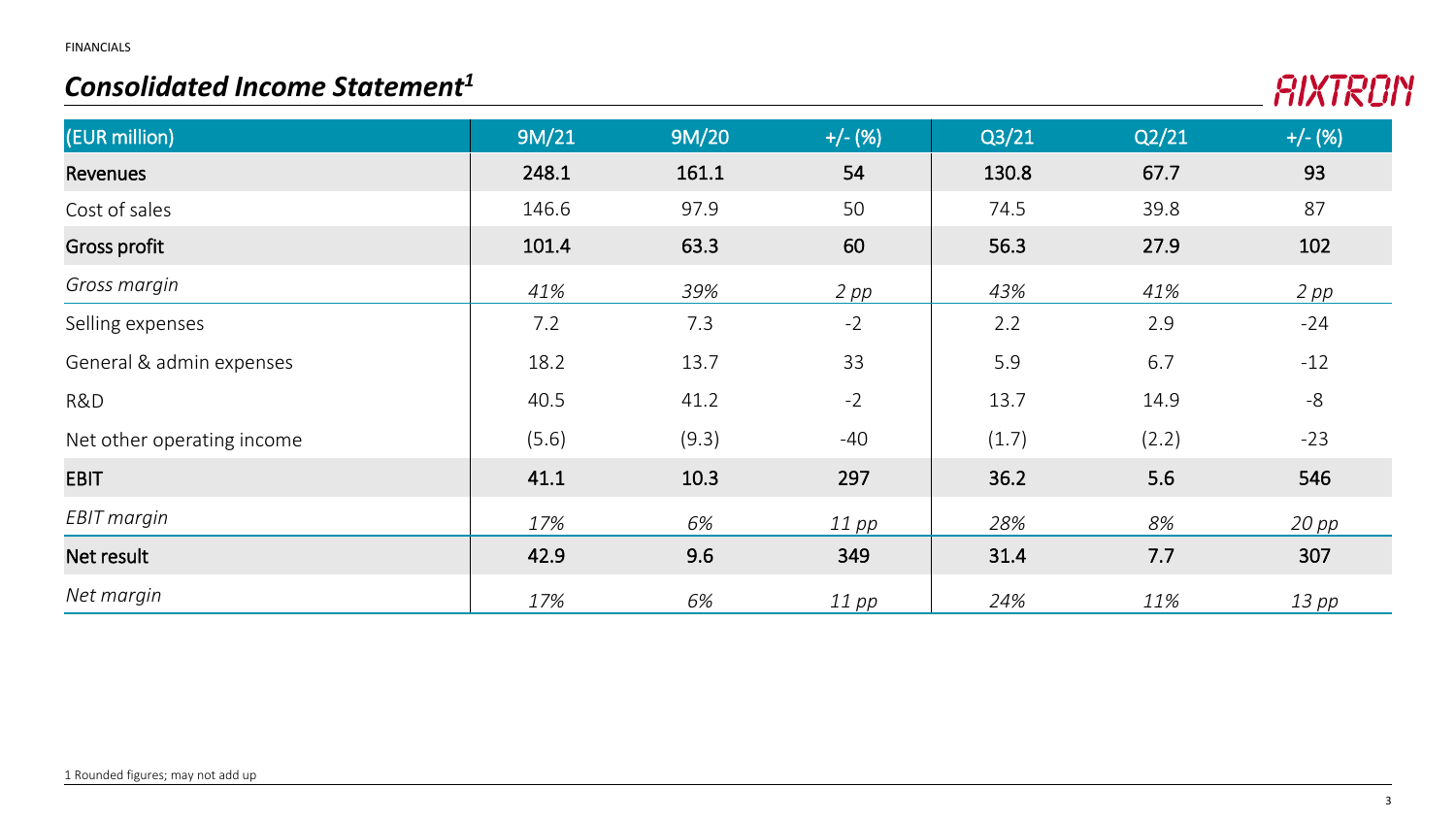FINANCIALS

#### *Balance Sheet<sup>1</sup>*



| (EUR million)                            | 30/09/21 | 31/12/20 | 30/09/20 |
|------------------------------------------|----------|----------|----------|
| Property, plant & equipment              | 70.6     | 63.5     | 66.9     |
| Goodwill                                 | 71.9     | 71.0     | 71.2     |
| Other intangible assets                  | 2.2      | 2.9      | 2.7      |
| Others                                   | 24.0     | $74.9^2$ | $41.8^3$ |
| Non-current assets                       | 168.7    | 212.2    | 182.7    |
| Inventories                              | 137.3    | 79.1     | 101.6    |
| Trade receivables                        | 38.0     | 41.3     | 19.0     |
| Others                                   | 15.7     | 8.1      | 10.9     |
| Cash & Cash Deposits & Investments       | 330.7    | 249.7    | 262.8    |
| <b>Current Assets</b>                    | 521.7    | 378.2    | 394.3    |
| Equity                                   | 537.6    | 496.4    | 471.4    |
| Non-current liabilities                  | 7.0      | 6.6      | 4.8      |
| Trade payables                           | 23.1     | 10.8     | 14.7     |
| Contract liabilities for advance payment | 85.9     | 50.8     | 63.2     |
| Others                                   | 36.9     | 25.8     | 22.9     |
| <b>Current liabilities</b>               | 145.9    | 87.5     | 100.8    |
| <b>Balance Sheet total</b>               | 690.4    | 590.4    | 577.0    |

1 Rounded figures; may not add up; 2 Includes cash deposits of EUR 60m as per Dec. 31, 2020; 3 Includes cash deposits of EUR 30m as per Sep. 30, 2020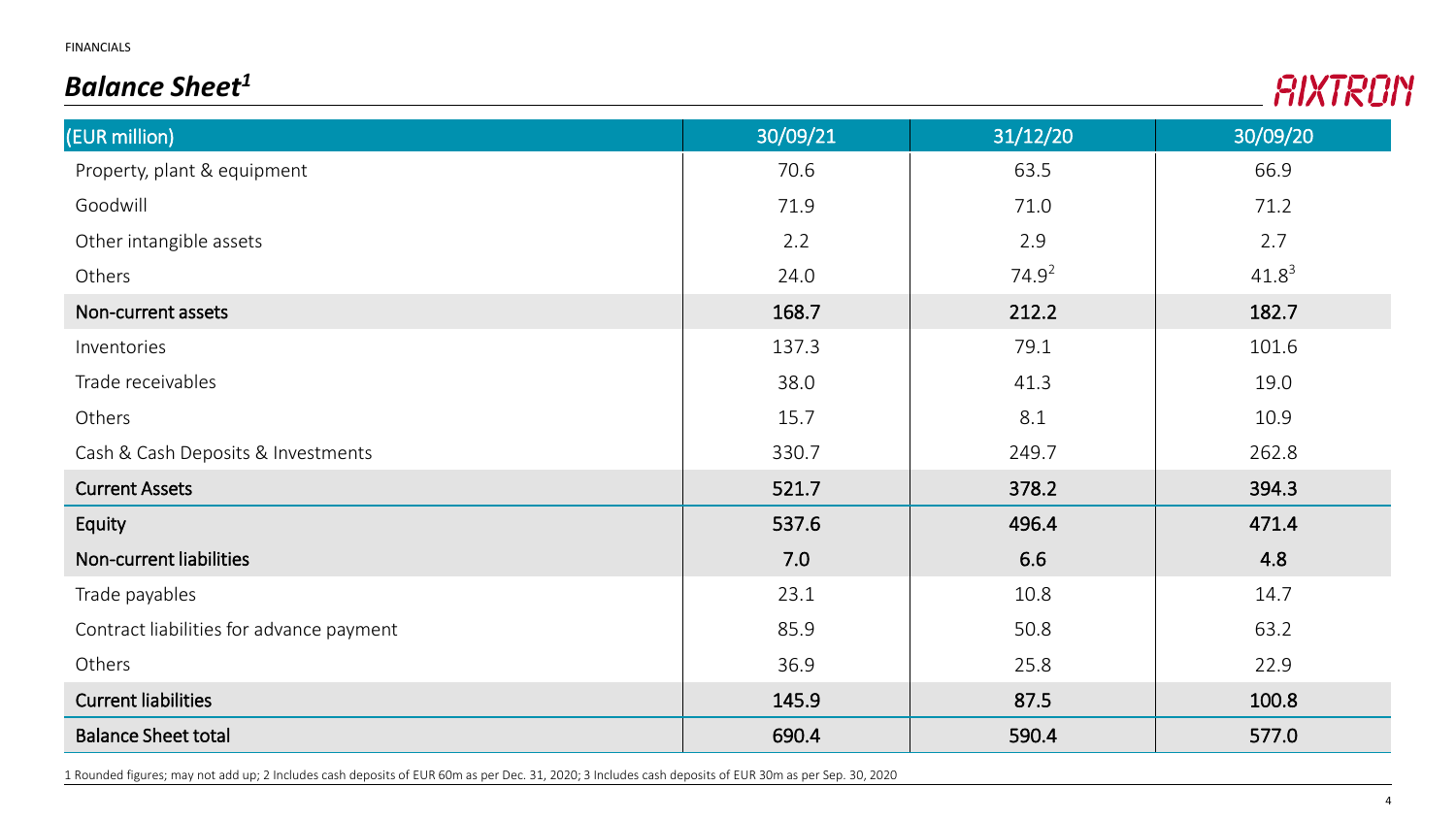#### *Consolidated Statement of Cash Flows<sup>1</sup>*



| (EUR million)                                    | 9M/21  | 9M/20  | Q3/21  | Q2/21 |
|--------------------------------------------------|--------|--------|--------|-------|
| <b>Net Result</b>                                | 42.9   | 9.6    | 31.4   | 7.7   |
| Adjust for:                                      |        |        |        |       |
| Non-Cash Items                                   | 1.7    | 6.1    | 3.2    | 0.1   |
| Changes in Working Capital <sup>2</sup>          | (4.2)  | (10.8) | (46.8) | 13.0  |
| Cash Flow from Operating Activities <sup>2</sup> | 40.5   | 4.9    | (12.2) | 20.8  |
| Capital Expenditures/Disposals                   | (13.3) | (8.2)  | (6.8)  | (2.8) |
| <b>Free Cash Flow</b>                            | 27.1   | (3.3)  | (19.0) | 18.0  |
| FX Effects/Other                                 | 2.2    | (1.8)  | 0.6    | (0.1) |
| Cash, financial investments & deposits           | 330.7  | 292.8  | 330.7  | 348.2 |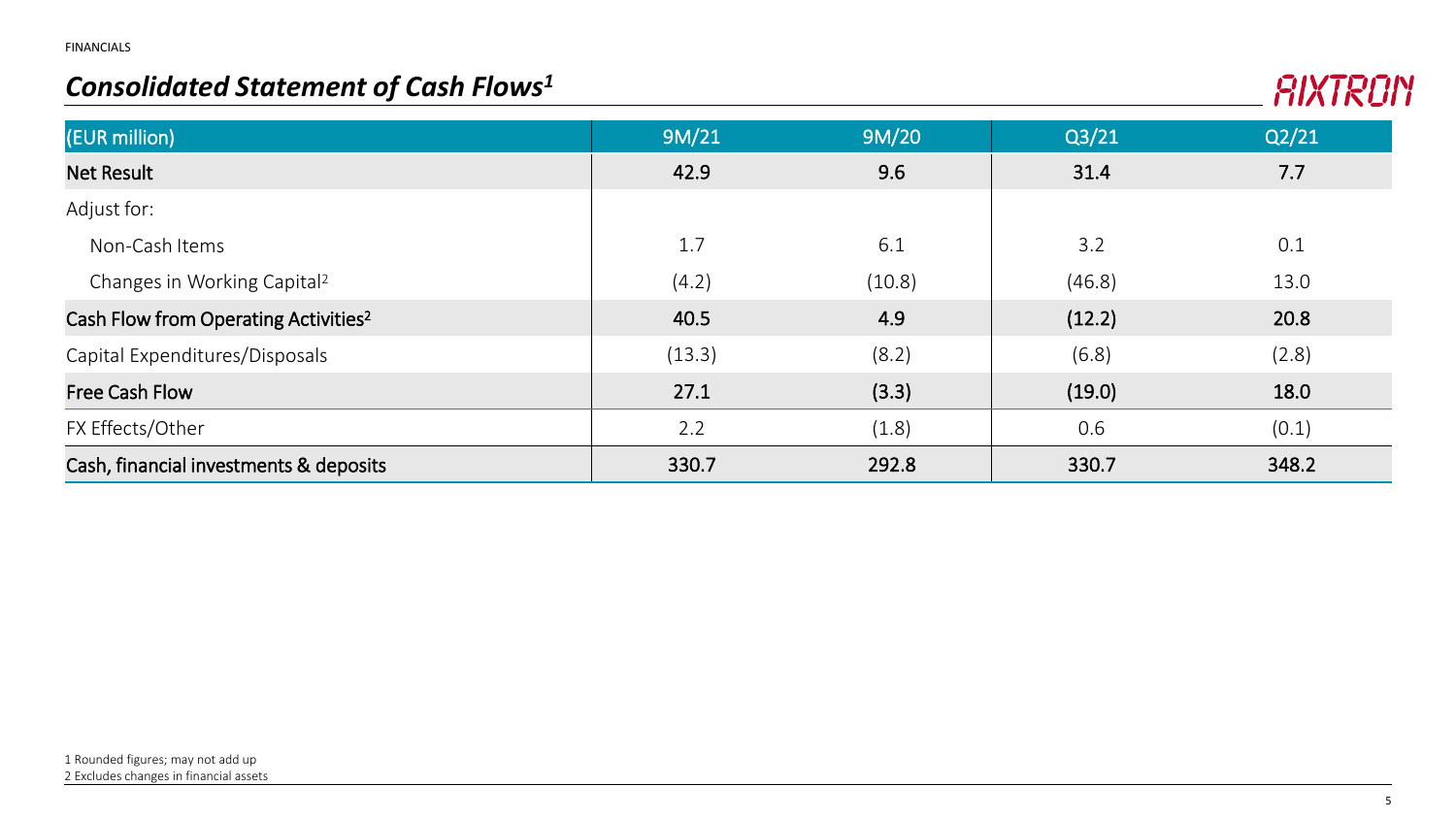#### *AIXTRON – 2021 Guidance<sup>1</sup> : Confirmed*



#### 2021 Guidance<sup>1</sup> confirmed

based on 9M Results, current order situation and current environment:

| <b>Total Order Intake (EUR million)</b> | 440 - 480     |
|-----------------------------------------|---------------|
| <b>Revenues</b> (EUR million)           | $400 - 440$   |
| Gross Margin (%)                        | $\sim$ 40%    |
| EBIT Margin $(\%)$                      | $20\% - 22\%$ |

#### Revenue Guidance FY 2021



1 At 1.25 USD/EUR Budget Rate for the remainder of the year; please refer to "Expected Results of Operations and Financial Position" in the AIXTRON 2020 Annual Report for further information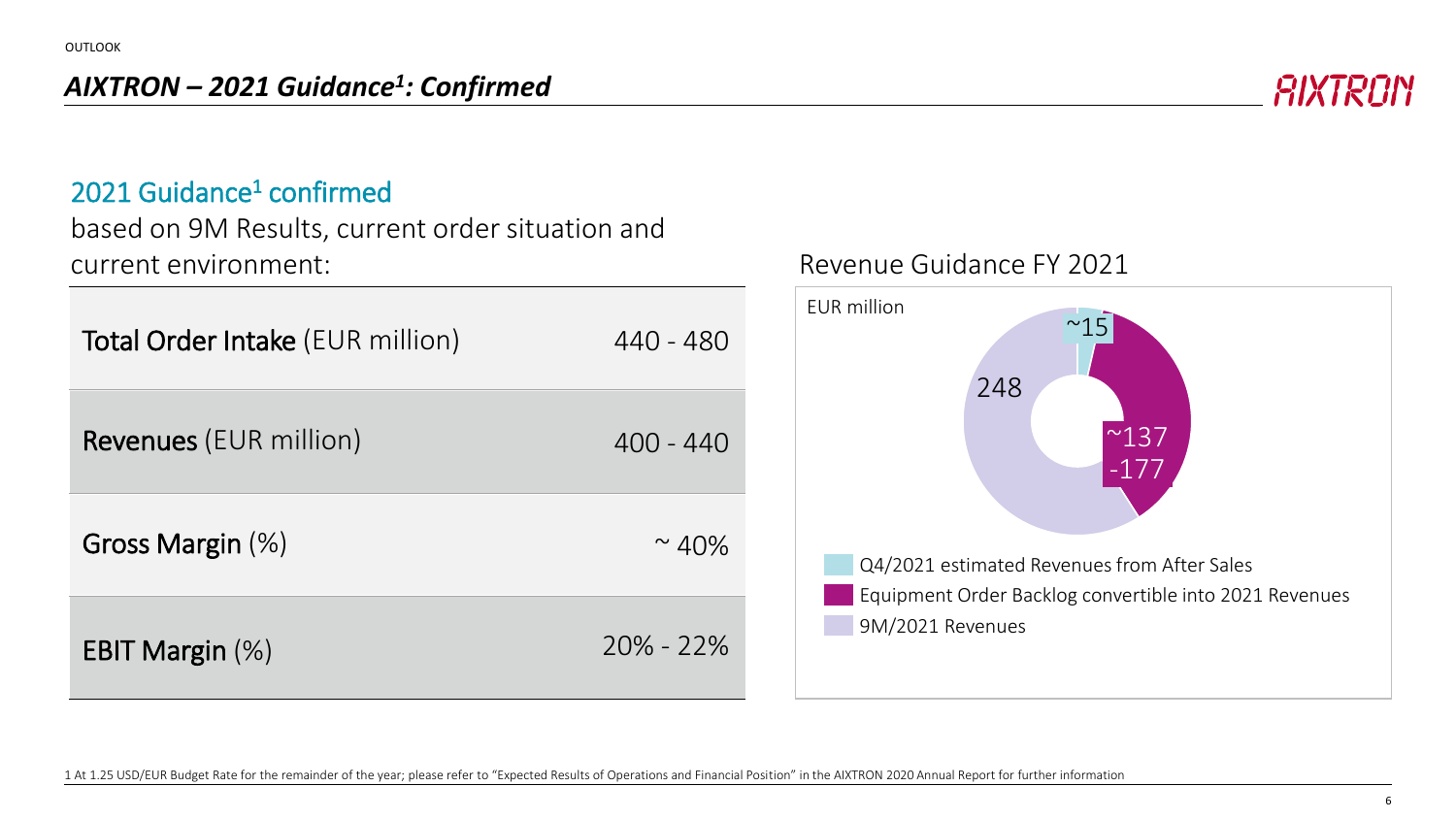#### *24 - Month Business Development*

EUR million



USD order intake and backlog were recorded at the prevailing budget rate (2019-2020: \$1.20€; 2021: \$1.25/€) USD revenues were converted at the actual period average FX rate (Q4/2019: \$1.10/€; 2020: \$1.14/€; Q1-Q3/2021: \$1.20/€)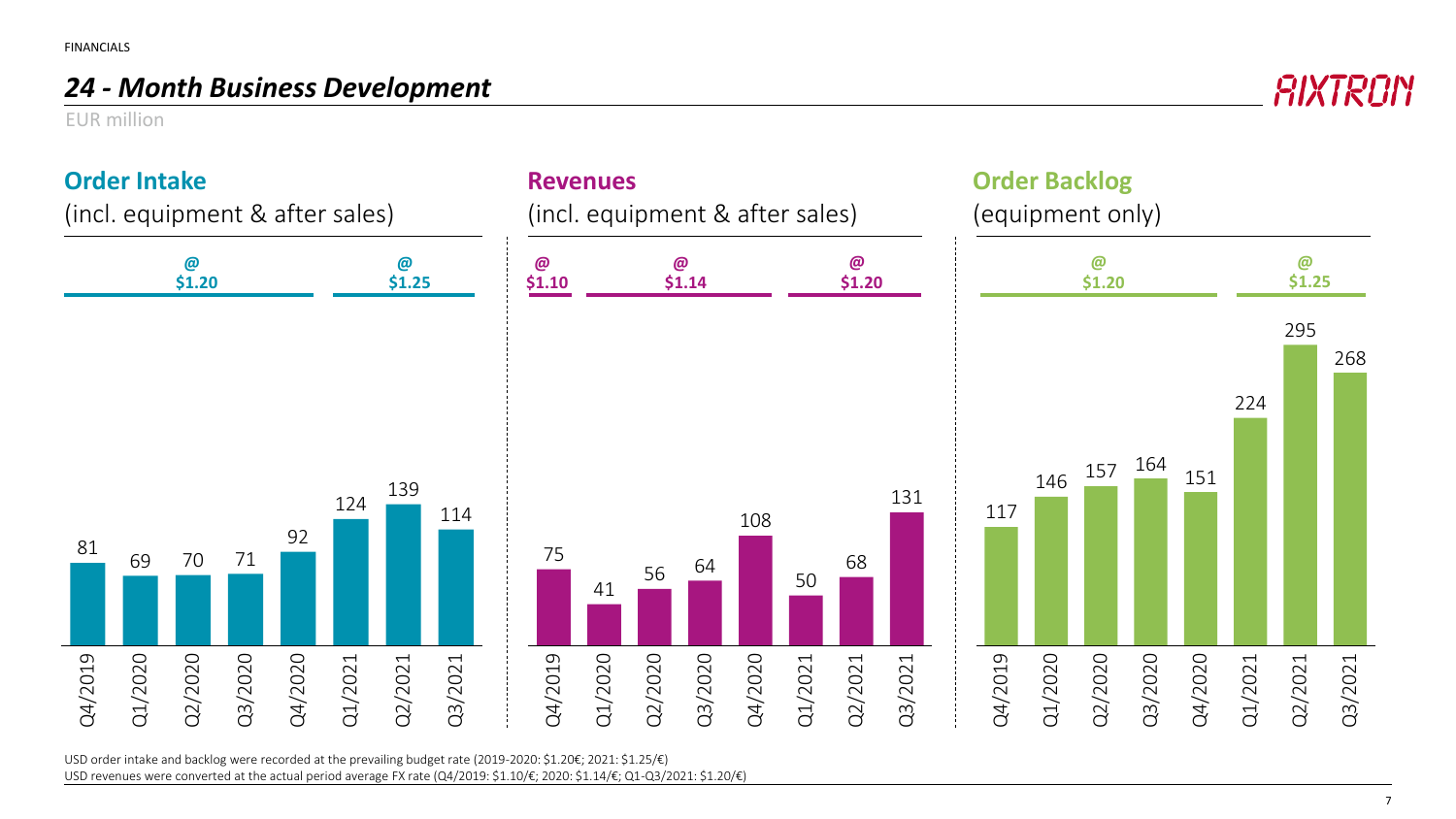#### *Epitaxial Growth Equipment Market Forecast<sup>1</sup>*

USD million



✓ Micro LED equipment demand as strongest driver in Aggressive Scenario

 $\checkmark$  Power equipment demand to accelerate from 2021

1 Excluding Molecular Beam Epitaxy MBE

Source: Epitaxial Growth Equipment Market for More-than-Moore Devices by Yole Développement 2020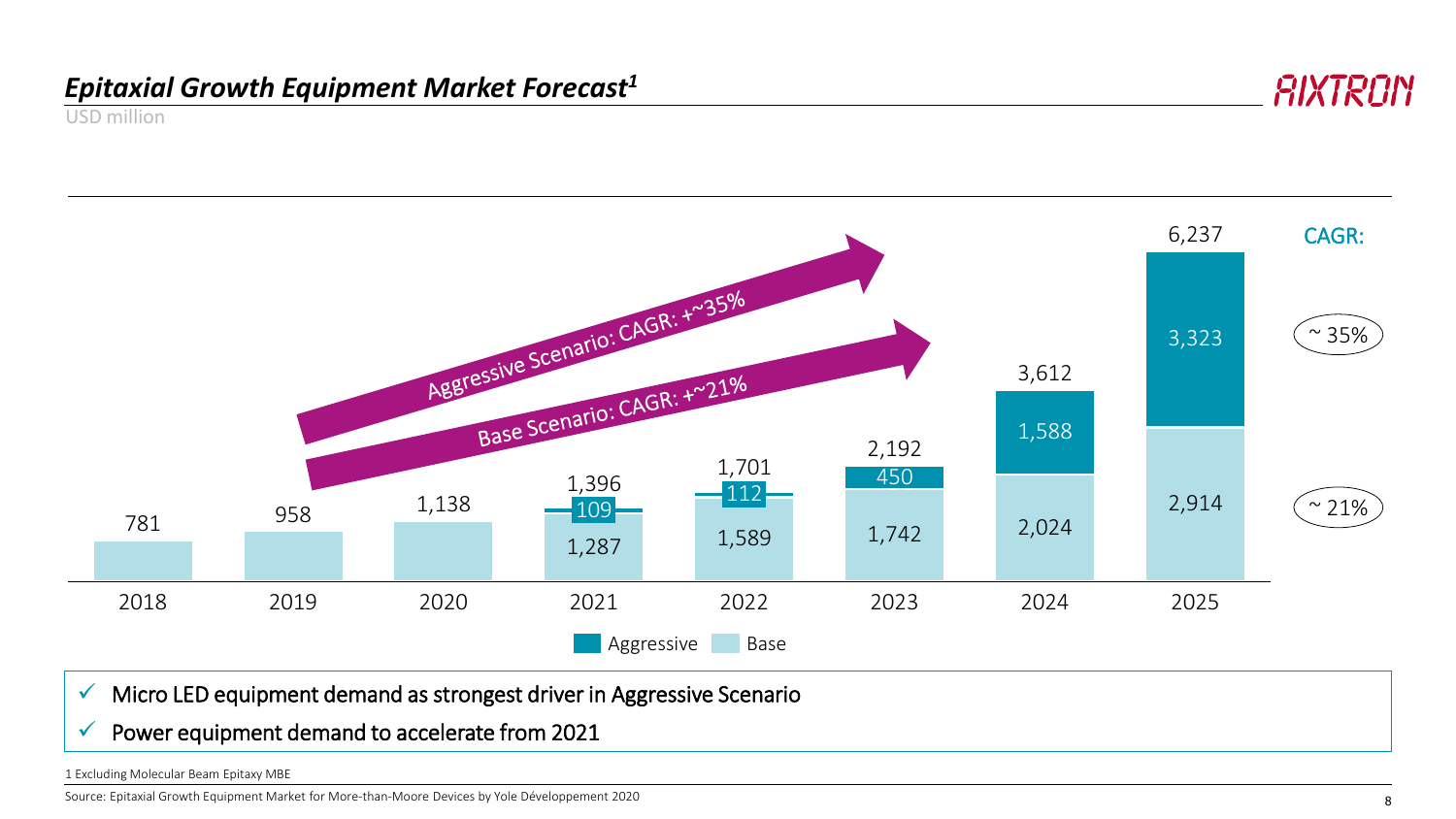OPERATIONS

#### *Revenue Analysis<sup>1</sup>*

RIXTRON



1 Rounded figures; may not add up

2 Includes applications in Consumer Optoelectronics, Solar, Telecom/Datacom and Wireless/RF Communications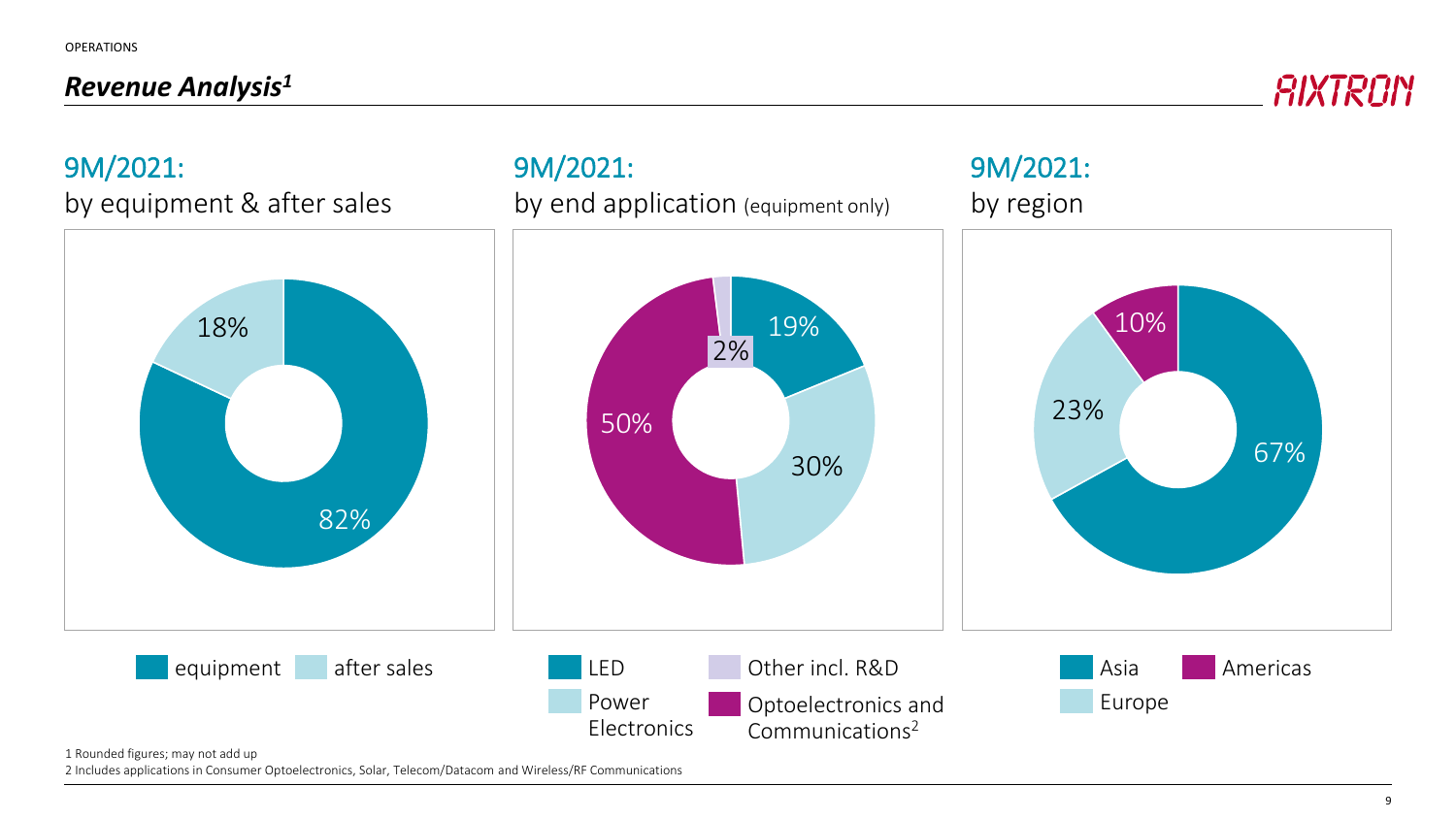#### *Our #1 MOCVD Market Position*

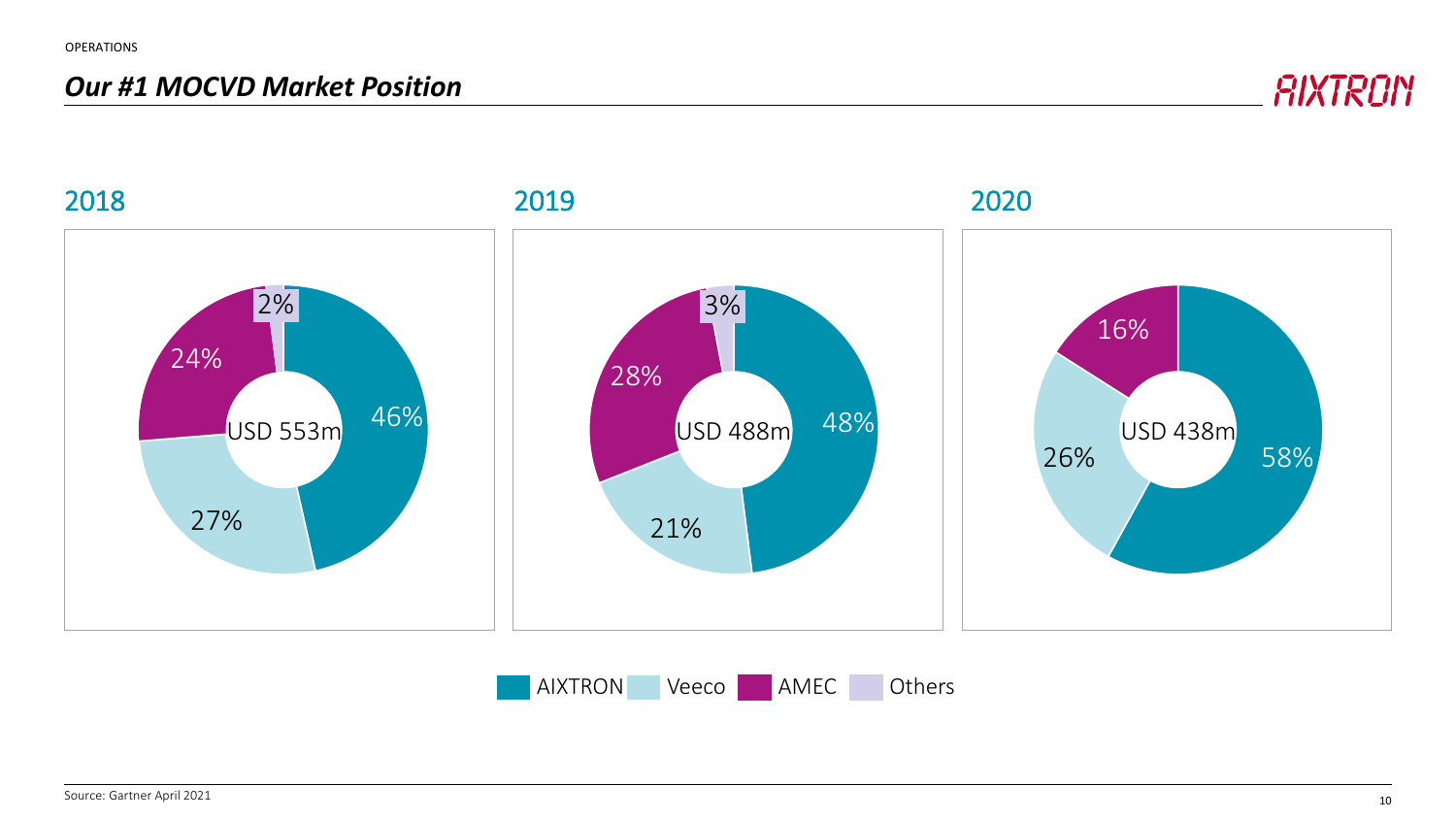#### *Annual Total Revenues by Application (including After Sales)*





<sup>1</sup> Silicon: ALD/CVD product line sold in 2017

2 Includes applications in Consumer Optoelectronics, Solar, Telecom/Datacom and Wireless/RF Communications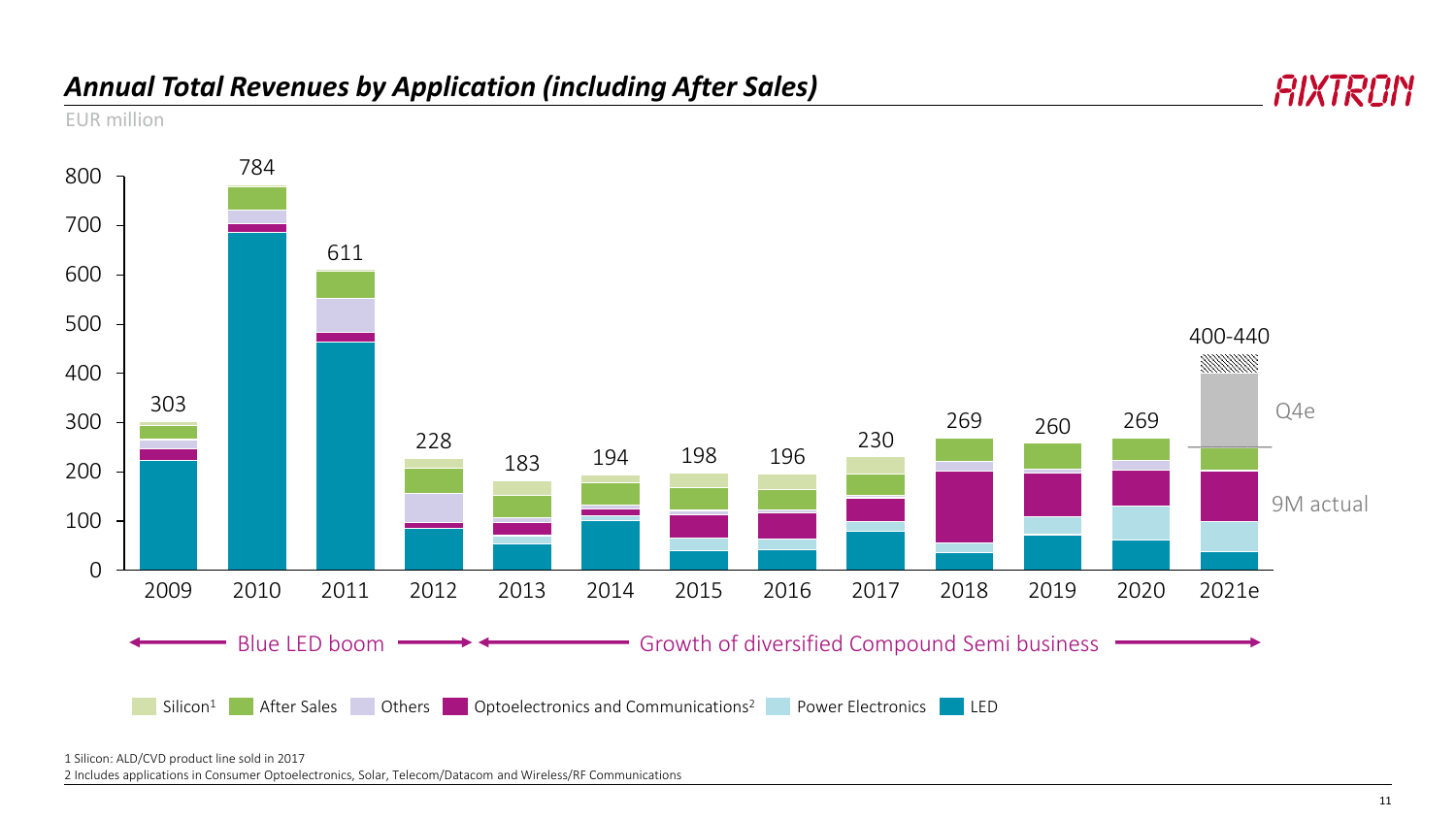#### *Demand Drivers on Order Intake per Quarter (Equipment Only)*

EUR million

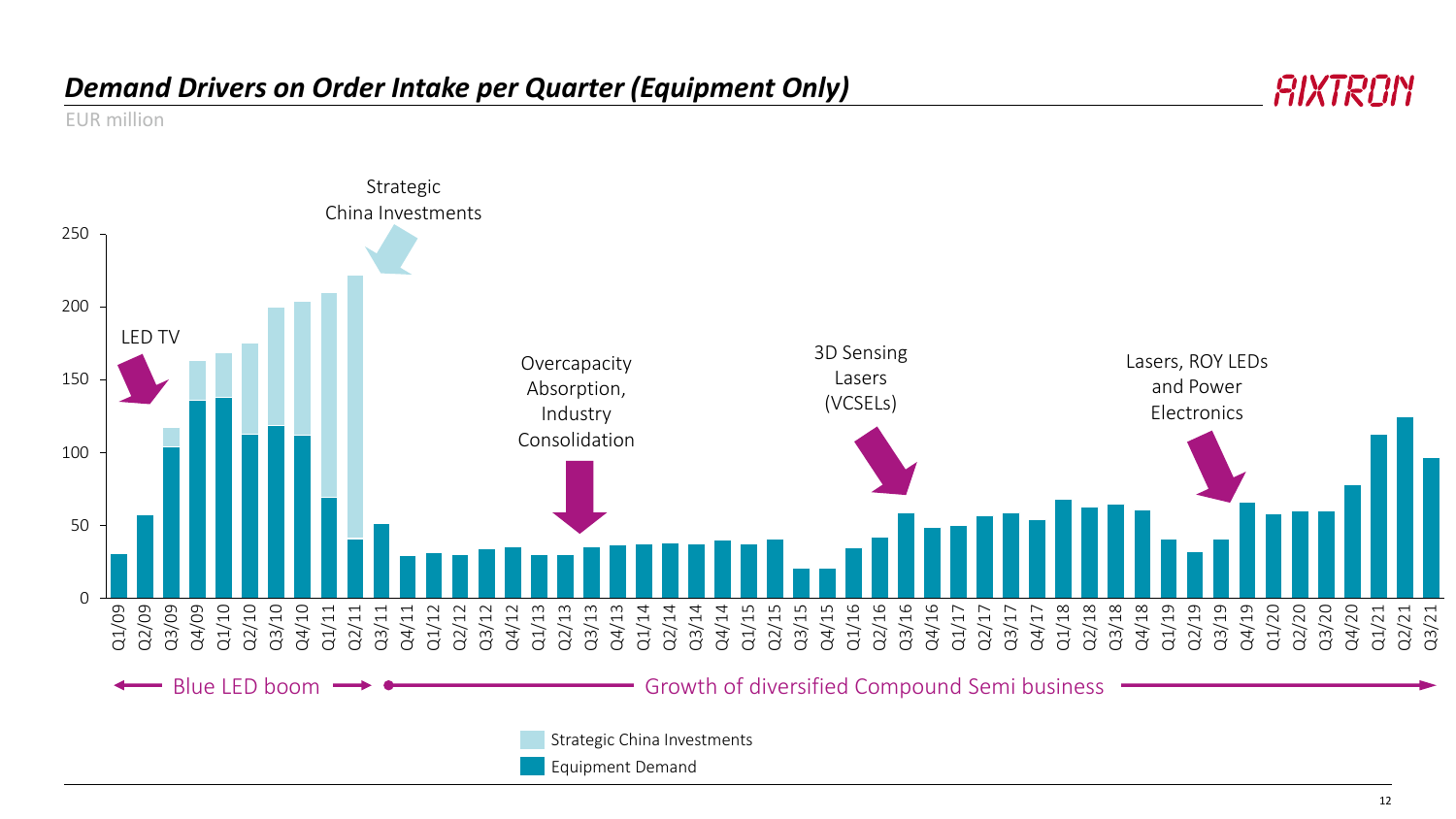#### *AIXTRON Competitive Landscape*

|       |                                                | <b>USA</b>    | Europe | China                         | Korea | <b>Japan</b>                                       |
|-------|------------------------------------------------|---------------|--------|-------------------------------|-------|----------------------------------------------------|
| Opto  | GaAs/InP<br>Optoelectronics,<br><b>ROY LED</b> | Veeco         |        |                               |       | <b>TAIYO NIPPON SANSO</b><br>The Gas Professionals |
|       | <b>GaN LED</b>                                 | Veeco         |        | <b>EDAMEC</b><br><b>TOPEC</b> |       | <b>TAIYO NIPPON SANSO</b><br>The Gas Professionals |
| Power | <b>GaN Power</b>                               | <i>l</i> eeco |        |                               |       | <b>TAIYO NIPPON SANSO</b><br>The Gas Professionals |
|       | <b>SiC Power</b>                               |               | (T)    |                               |       | <b>NUFLARE</b><br>TEL<br><b>TOKYO ELECTRON</b>     |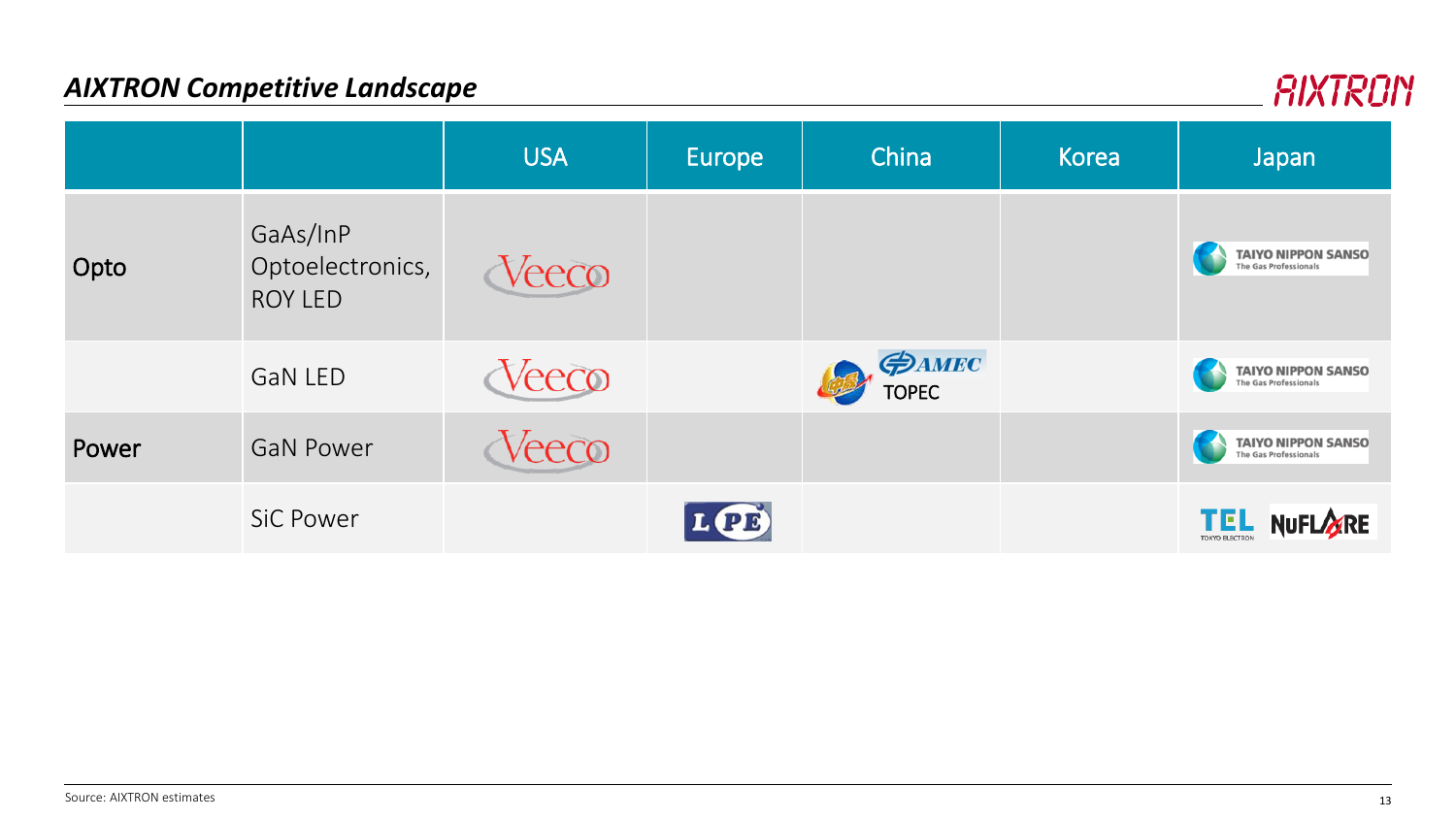#### *Consolidated Income Statement1*



| (EUR million)              | 2020   | 2019   | 2018  | 2019-2020 (%)  |
|----------------------------|--------|--------|-------|----------------|
| Revenues                   | 269.2  | 259.6  | 268.8 | $\overline{4}$ |
| Cost of sales              | 161.0  | 150.9  | 151.2 | $\overline{7}$ |
| <b>Gross profit</b>        | 108.3  | 108.7  | 117.6 | $\overline{0}$ |
| Gross margin               | 40%    | 42%    | 44%   | $-2$ pp        |
| Selling expenses           | 9.7    | 9.9    | 9.4   | $-2$           |
| General & admin expenses   | 18.0   | 16.5   | 18.4  | 9              |
| R&D                        | 58.4   | 55.0   | 52.2  | 6              |
| Net other operating income | (12.6) | (11.6) | (3.8) | 9              |
| <b>EBIT</b>                | 34.8   | 39.0   | 41.5  | $-11$          |
| EBIT margin                | 13%    | 15%    | 15%   | $-2$ pp        |
| Net result                 | 34.5   | 32.5   | 45.9  | 6              |
| Net margin                 | 13%    | 13%    | 17%   | $O$ $pp$       |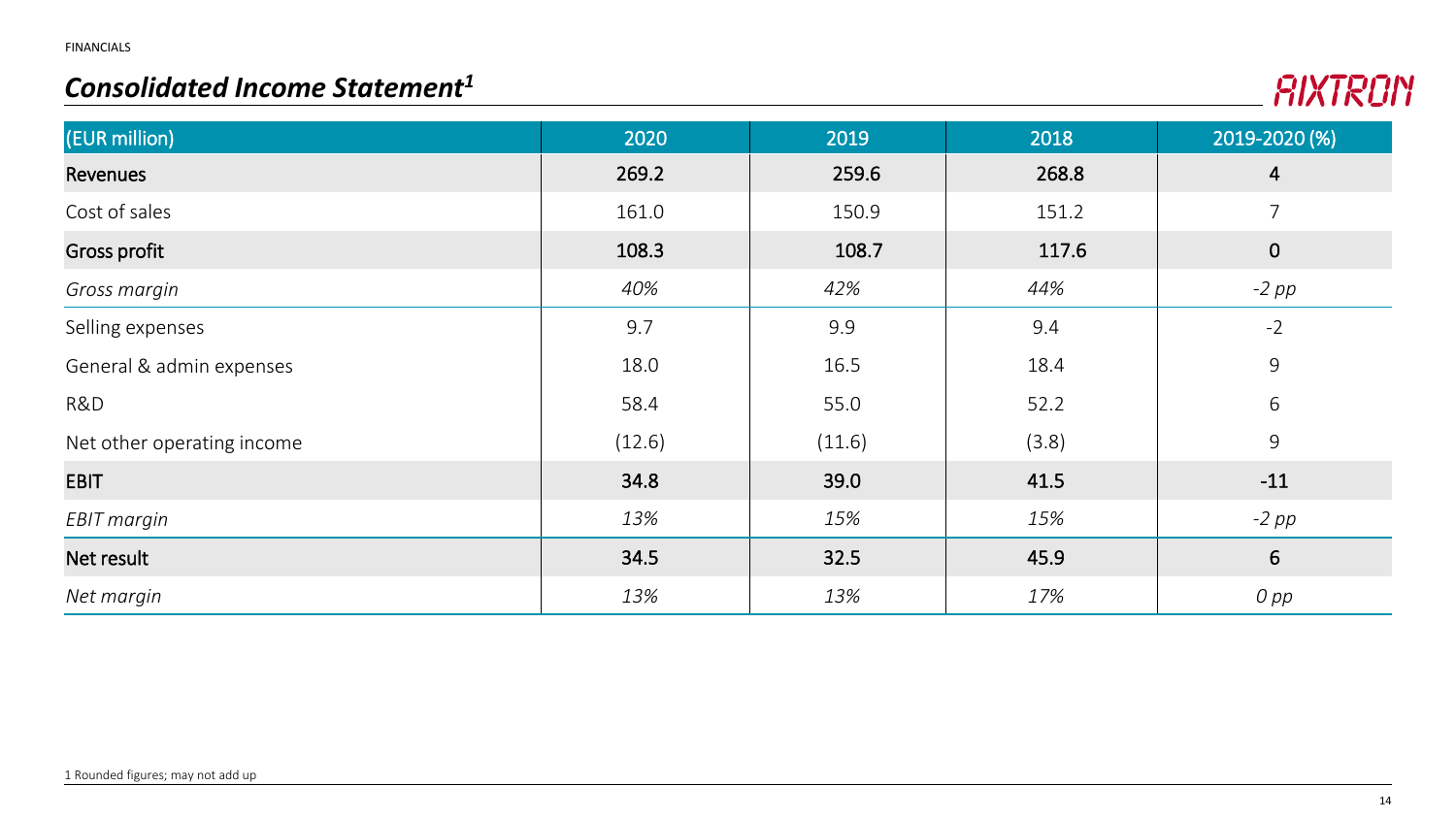#### *Balance Sheet<sup>1</sup>*

| (EUR million)                            | 31.12.2020 | 31.12.2019 | 31.12.2018 |
|------------------------------------------|------------|------------|------------|
| Property, plant & equipment              | 63.5       | 64.5       | 63.1       |
| Goodwill                                 | 71.0       | 72.4       | 71.6       |
| Other intangible assets                  | 2.9        | 2.4        | 2.1        |
| Others $2$                               | 74.9       | 11.7       | 13.3       |
| Non-current assets                       | 212.2      | 151.0      | 150.1      |
| Inventories                              | 79.1       | 79.0       | 73.5       |
| Trade receivables                        | 41.3       | 29.2       | 40.1       |
| Others                                   | 8.1        | 5.4        | 11.5       |
| Cash & Cash Deposits & Investments       | 249.7      | 298.3      | 263.7      |
| <b>Current Assets</b>                    | 378.2      | 412.0      | 388.8      |
| Equity                                   | 496.4      | 464.1      | 429.7      |
| Non-current liabilities                  | 6.6        | 4.5        | 1.8        |
| Trade payables                           | 10.8       | 19.4       | 27.8       |
| Contract liabilities for advance payment | 50.8       | 51.1       | 53.3       |
| Others                                   | 25.8       | 23.9       | 26.3       |
| <b>Current liabilities</b>               | 87.5       | 94.3       | 107.4      |
| <b>Balance Sheet total</b>               | 590.4      | 563.0      | 538.9      |

1 Rounded figures; may not add up; 2 Includes cash deposits of EUR 60m as per Dec. 31, 2020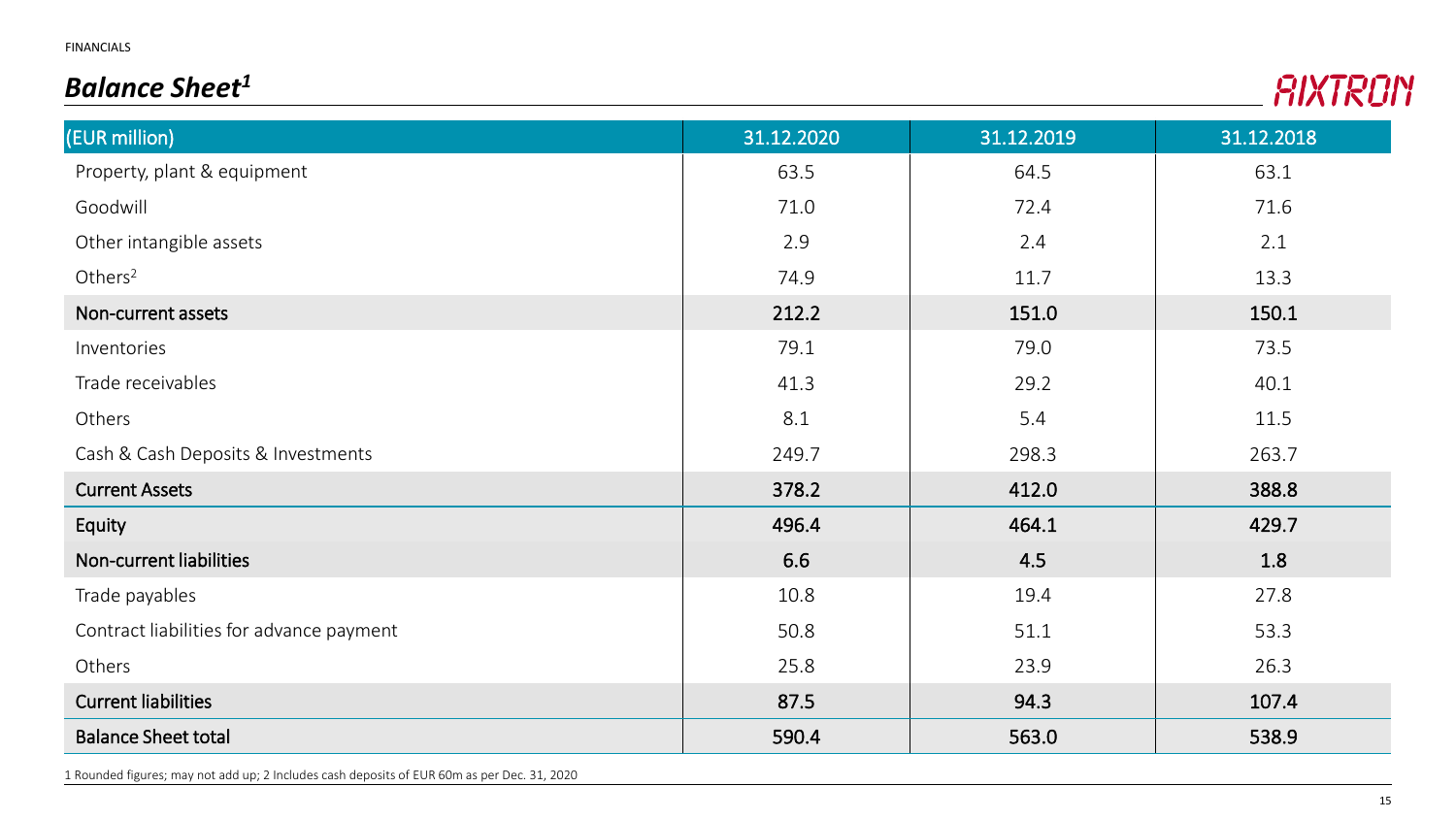#### *Consolidated Statement of Cash Flows <sup>1</sup>*



| (EUR million)                                    | 2020   | 2019  | 2018   |
|--------------------------------------------------|--------|-------|--------|
| <b>Net Result</b>                                | 34.5   | 32.5  | 45.9   |
| Adjust for                                       |        |       |        |
| Non-Cash Items                                   | 8.0    | 13.1  | 0.7    |
| Changes in Working Capital                       | (19.2) | (2.8) | (34.6) |
| Cash Flow from Operating Activities <sup>2</sup> | 23.3   | 42.8  | 11.9   |
| Capital Expenditures/Disposals                   | (9.3)  | (7.7) | (7.6)  |
| <b>Free Cash Flow</b>                            | 14.0   | 35.1  | 4.4    |
| FX Effects/Other                                 | (2.0)  | (0.1) | 12.8   |
| Cash, financial investments & deposits           | 309.7  | 298.3 | 263.7  |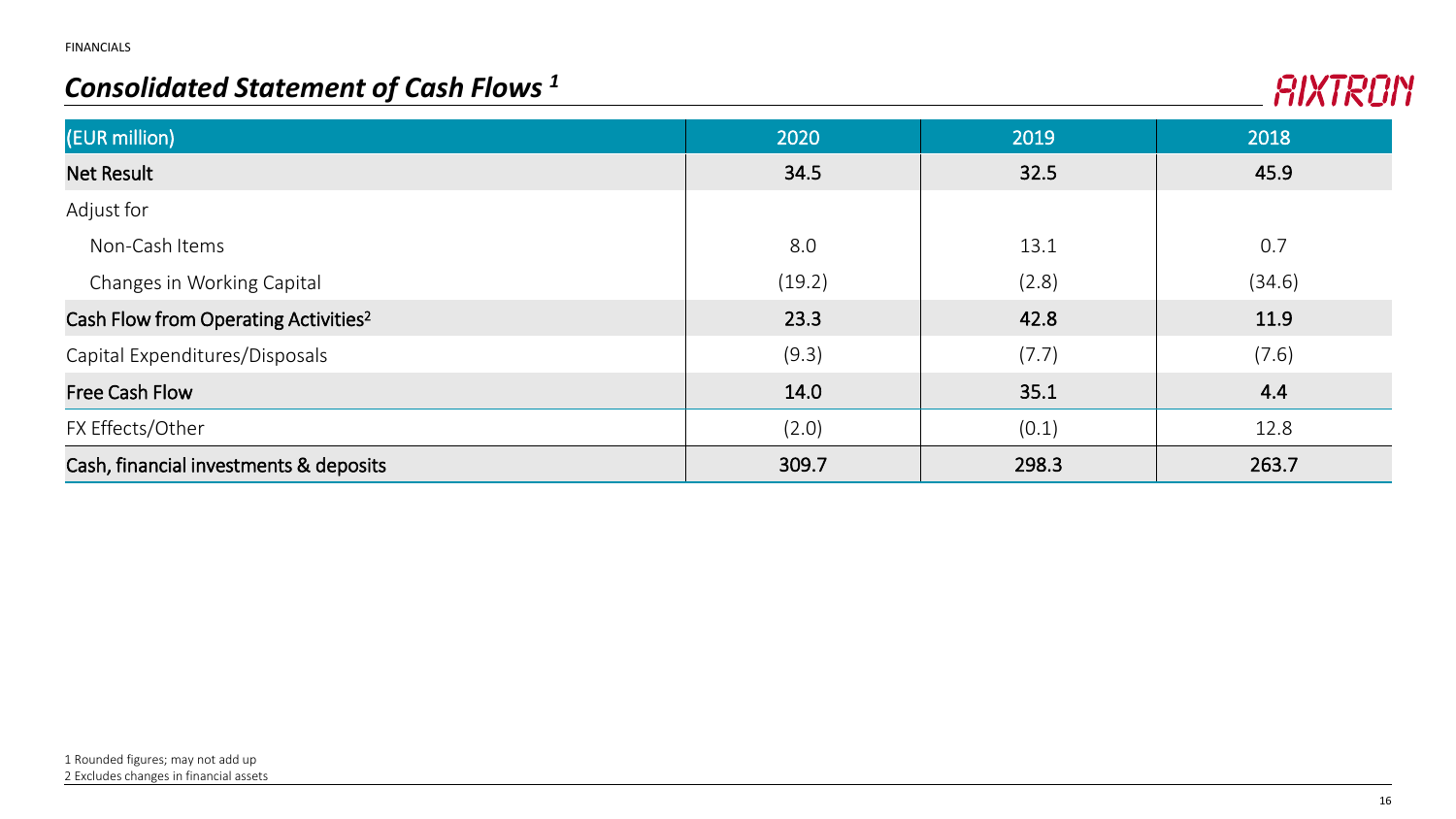## Our Financial Reporting Dates:

February 24, 2022 FY 2021 Results, Conference Call

May 5, 2022 Q1/2022 Results, Conference Call

May 25, 2022 Annual General Meeting, Aachen/Germany

July 28, 2022 H1/2022 Results, Conference Call

For Dial-in Data, please refer to our website: [www.aixtron.com/en/investors/events/conference-calls](https://www.aixtron.com/en/investors/events/conference-calls)

## For further information please contact:

Investor Relations Andrea Koegler-Ihler Phone: +49 (2407) 9030-6153

Public Relations Rita Syre Phone: +49 (2407) 9030-3665

AIXTRON SE Investor Relations & Corporate Communications Dornkaulstr. 2 52134 Herzogenrath Germany E-Mail: [invest@aixtron.com](mailto:invest@aixtron.com)